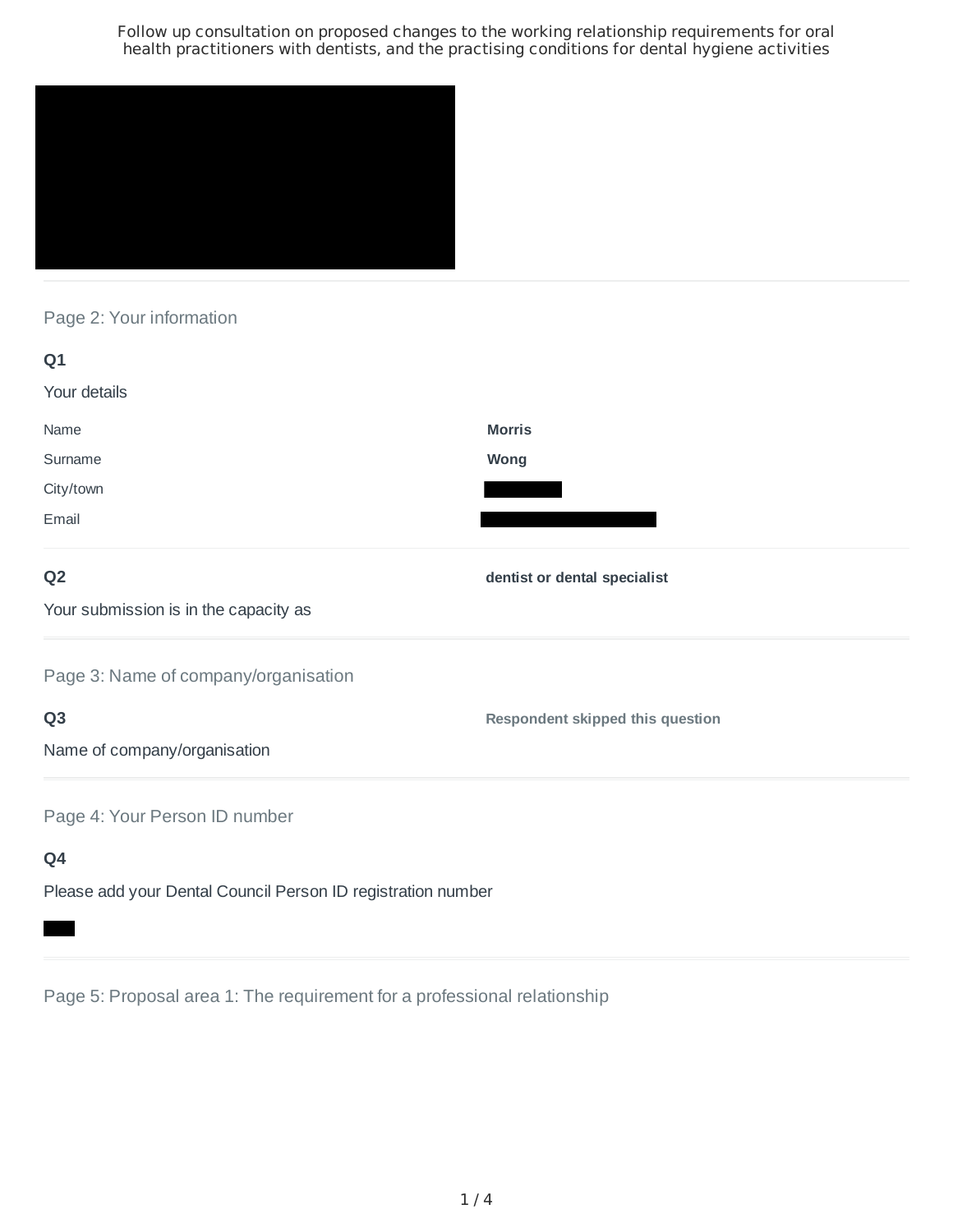#### **Q5**

**Disagree**

Do you agree/disagree with the proposal to remove the mandated requirement for a professional relationship (dental therapy), working relationship (dental hygiene, orthodontic auxiliary practice), and a consultative professional relationship (oral health therapy) from the respective scopes of practice. Please detail why.

## **Q6**

Please provide comments to support your response.

I believe a patients' overall treatment plan is best overseen by a registered dentist. Provision for this is made by the requirement of clinical guidance or supervision. In my practice I receive referrals from hygienists and oral health therapists, where no clear treatment plan has been established. I see this as a failure in supervision or guidance. If this requirement is removed, I feel there is no longer any safeguard for the hygienist/therapist or patient. I am concerned that some dentist will discard all responsibility of patient care onto the hygienist/therapist, who are not equipped to oversee comprehensive patient planing. Removal of safeguards also detracts from the overall "team" approach to patient care.

Page 6: Proposal area 1: The requirement for a professional relationship

## **Q7**

**Disagree**

Do you agree/disagree to remove references to working/professional/consultative professional relationships from the dental therapy, dental hygiene, orthodontic auxiliary practice, oral health therapy, dental technology and clinical dental technology scopes of practice? (as detailed in Appendices  $A - F$ ). Please detail why.

# **Q8**

Please provide comments to support your response.

A team approach to patient care requires communication. A professional relationship encourages such communication. A professional relationship provides accountability to both parties.

Page 8: Proposal area 2: Practising conditions for dental hygiene activities

#### **Q9**

**Agree**

Do you agree/disagree with the removal of the requirement for direct clinical supervision for administration of local anaesthetic and prescription preventive agents? Please detail why.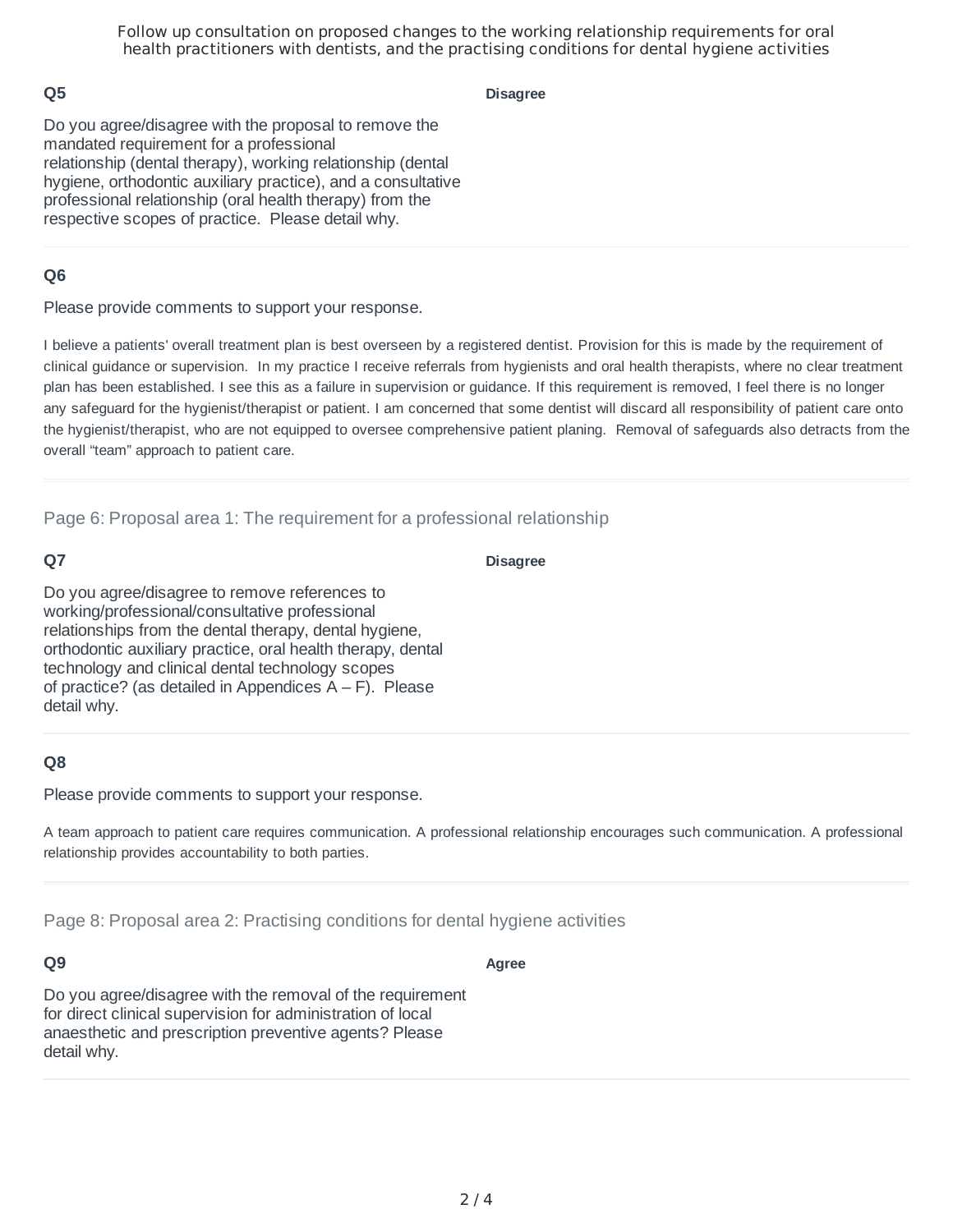## **Q10**

Please provide comments to support your response.

our therapists undego the same CPR and medical emergency training as all practice staff. It is also often necessary for LA to be adminsitered at unscheduled times.

Page 9: Proposal area 2: Practising conditions for dental hygiene activities

## **Q11**

**Disagree**

**Agree**

Do you agree/disagree with the removal of clinical guidance for the remainder of the dental hygiene scope activities? (excluding the orthodontic activities currently defined as being performed under direct supervision). Please detail why.

## **Q12**

Please provide comments to support your response.

I do not see how you can adminster treatment unless the treatment aims are understood or have been communicated

Page 10: Proposal area 2: Practising conditions for dental hygiene activities

# **Q13**

Do you agree/disagree to align the description of the following scope activity with current dental hygiene practice in the following way: obtaining and reassessing medical and dental oral health histories? Please detail why.

# **Q14**

Please provide comments to support your response.

obtaining a medical or oral health history implies recording the relevant information onlt. seeking counsel is still an option if the histories or implications are not understood

Page 11: General

#### **Q15**

**Yes**

Are there any further comments you would like to made on the proposals?